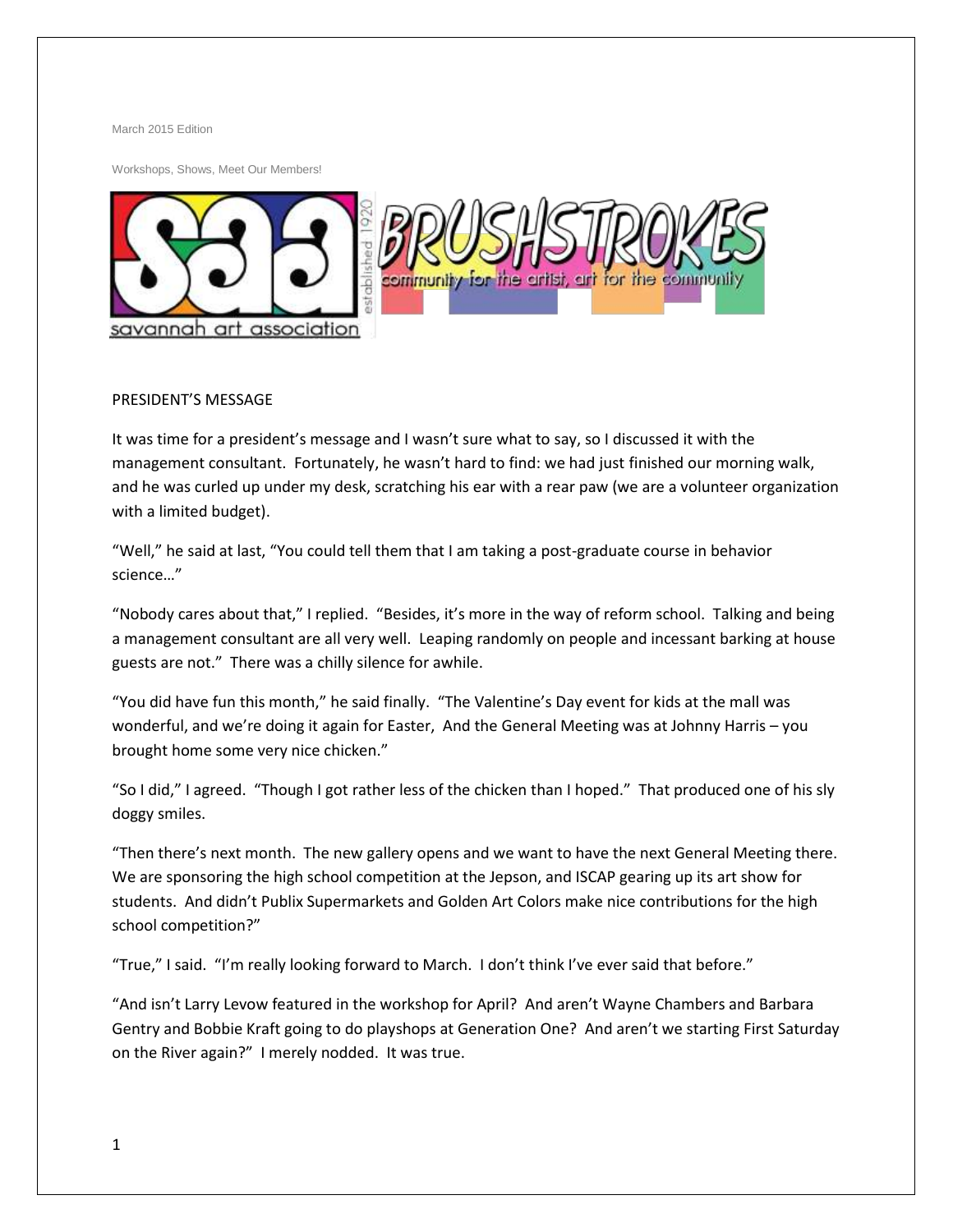"Well then, you'll be very busy, and it should be fun. Mention all of that. I don't know why you didn't think of it."

"Me either," I replied. "I should keep an eye on the calendar that goes on the website and in Brushstrokes. Though in my defense, I'm a little tired this morning. Somebody hopped on and off the bed all night. I might just mention that to your, um, dissertation committee. And it is time to meet with them now."

So off we went.

ED



**Calendar Update**

**February 2015 through April 2015**

#### **February**

2 BOD meeting 5:45 Savannah Art Association Gallery 232 Bull St.

7 Children Painting Valentines at Oglethorpe Mall 11-3

12 SAA General Meeting Savannah Art Association Gallery 232 Bull St. 6 pm

 21 Mimi Diamond Playshop "The Essence of Shapes" Generation One 10am-2 pm Any medium Cost \$15

27 Airport pick up art 10 a.m.

### **March 2015**

2 BOD Meeting 5:45 pm 12 232 Bull St.

3 HS Art dropped off at Jepson between 10 and 3

7 HS Art Competition Reception Jepson Art Museum 3 to 6 pm Prizes Awarded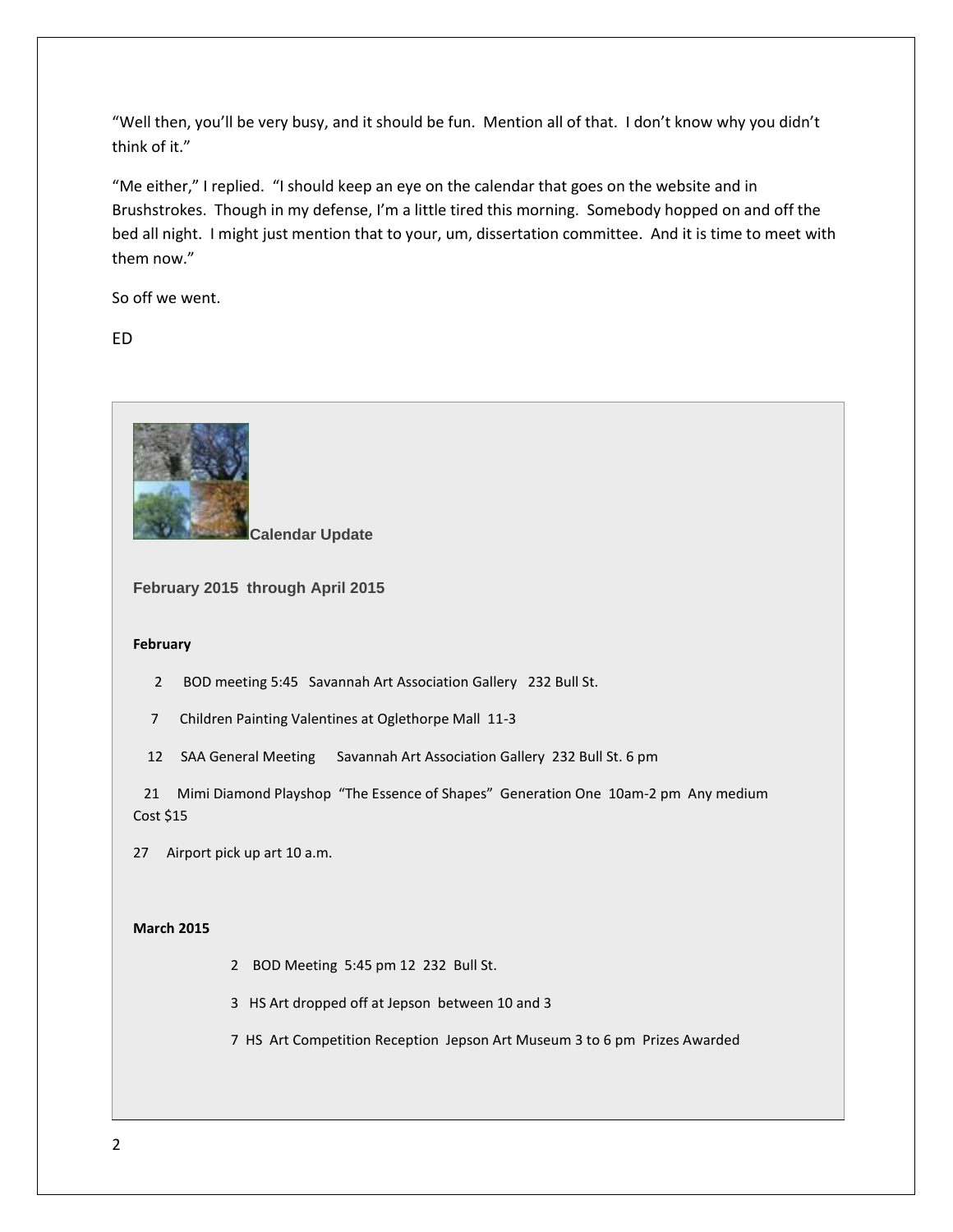- 12 General Meeting at New Gallery? 5:45 pm 232 Bull Street
- 21 Wayne Chambers Watercolor Playshop Generation One 10-2 pm Cost \$15

### **April 2015**

#### **Change Out Art month at Pace Gallery**

- 1 Airport "Another Blooming Art Show" is hung at 10 a.m. no entry fee, not judged.
- **3** Kids Painting Easter Cards at Oglethorpe Mall 11-3
- 9 General Meeting 5:45 232 Bull Street SAA Gallery
- 11 Barbara Gentry "Tips on drawing Portraits" Generation One 10-1 pm
- 16, 17, & 18 Workshop with Larry Levow Landscapes in Oil \$300 members, \$350 non-members

Pictures from painting Valentines Cards with the Children at Oglethorpe February 7, 2015





# **Gabriela Olano**

18 E.  $55^{\text{th}}$  Street

Savannah, GA 31405 912-228-0482 is offering a three day master workshop at Studio 55 here in Savannah with Pam Hawkes. 'GUILDING AND PAINTING ON METAL" March 13-15, 2015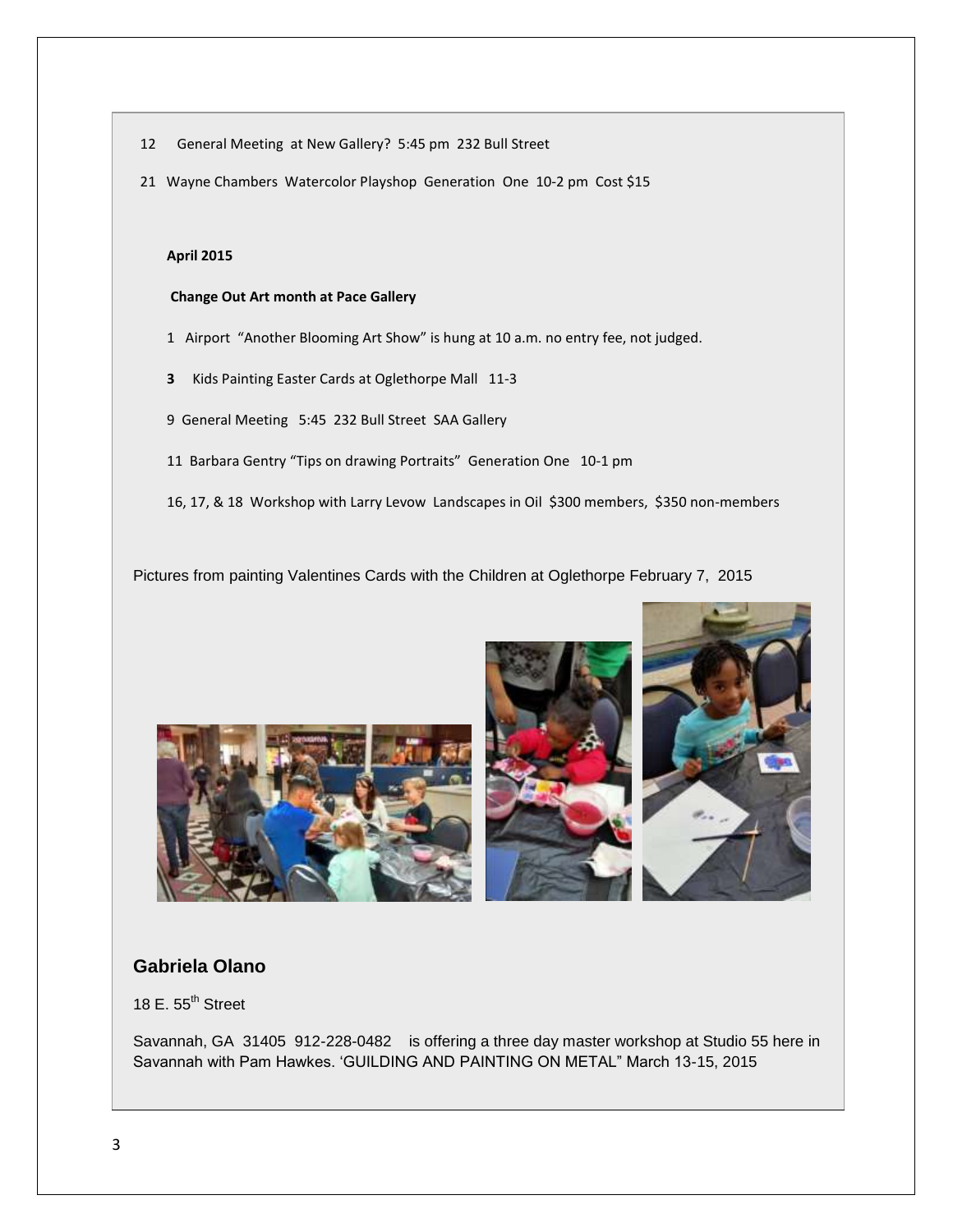Member Gaby Olano is hosting a workshop with Pam Hawkes. See the information below. It's something a bit different, and Pam is very accomplished. Member Gaby Olano is hosting a workshop with Pam Hawkes. See the information below. It's something a bit different, and Pam is very accomplished. Call for information.



*The Reception for the First Annual High School Art Competition* sponsored by the Savannah Art Association will be held at the Jepson Art Museum on March 7 from 3 to 6 p.m. Prizes will be awarded at this reception. The theme "Visual Blues" is in conjunction with the ongoing at the Jepson during February and March. Eighteen High Schools will participate, private and public.

It will be exciting to see their art hung in the Jepson Art Museum and to meet with these students, teachers and parents. Please plan to join us for refreshments and share in the congratulations to all the new young artists[.](https://www.facebook.com/SavannahArtAssociation/photos/a.301487489976474.1073741825.177369259054965/410977459027476/?type=1)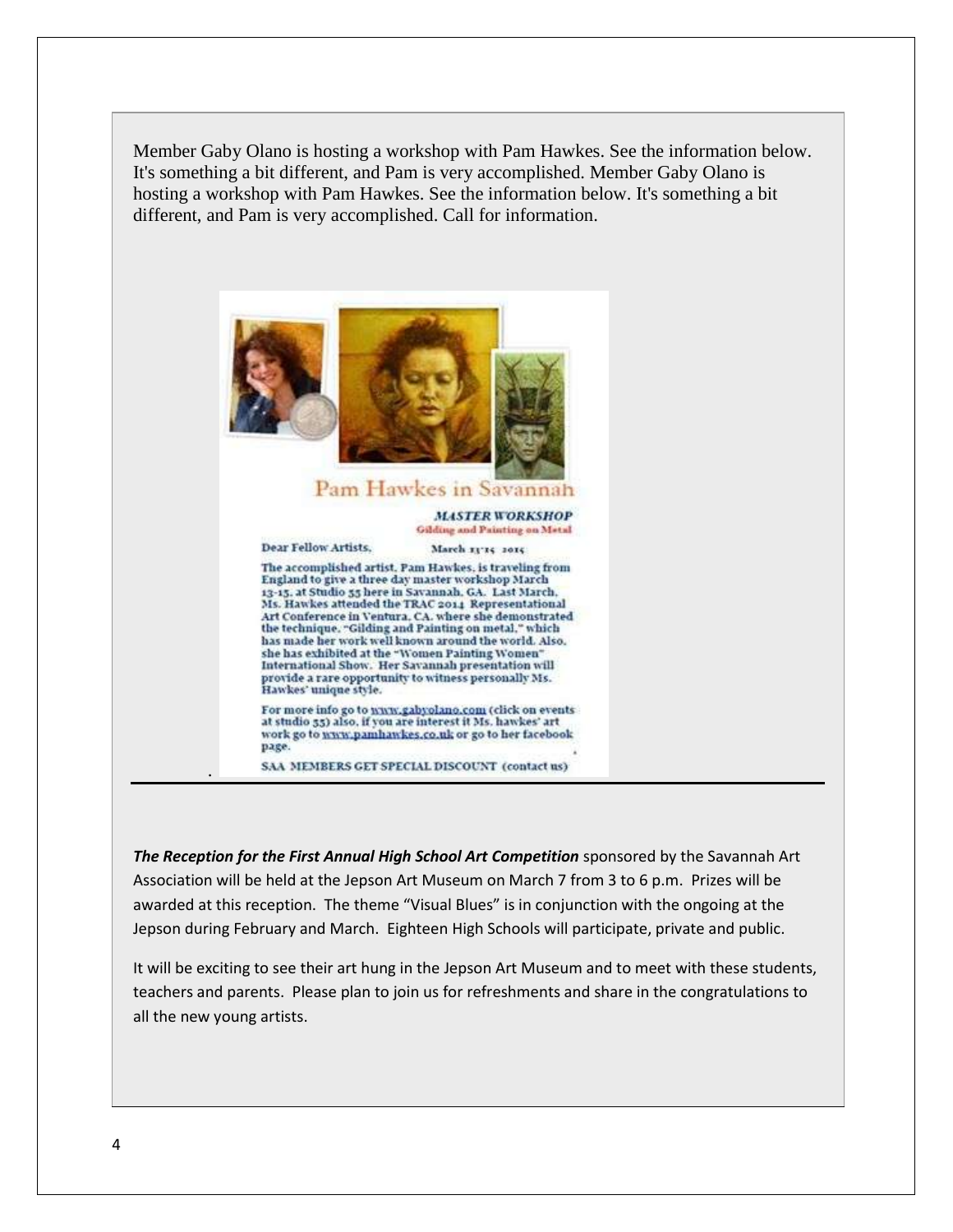Playshop at Generation One in January with Judy Nichols



Great day for all who attended. Fun!

# COMING IN APRIL ...

**Oil Painting Workshop with Larry Levow.** April 16,17 & 18. At Oatland Island Wildlife Center.

\_\_\_\_\_\_\_\_\_\_\_\_\_\_\_\_\_\_\_\_\_\_\_\_\_\_\_\_\_\_\_\_\_\_\_\_\_\_\_\_\_\_\_\_\_\_\_\_\_\_\_\_\_\_\_\_\_\_\_\_\_\_\_\_\_\_\_\_\_\_\_\_\_

Cost \$300 for members and \$350 for non-members.

Lawrrence LEVOW is primarily a self taught artist although his education and career have both been in the design area. As an Industrial Designer for over thirty years, he has designed literally hundreds of products, packages and corporate logotypes for major American and foreign firms. Counted among his many clients have been such names as Westinghouse, General Electric, Revlon, Bristol Myers, Grumman, JC Penney, New York State, etc. His designs have won national awards, he is the recipient of several patents and has been represented in "Who's Who In Corporate Identity".

In 1994, he decided to concentrate on his first love: painting in pastels and oils. Since this time he has experienced the following One Man Shows: 1997 - Athena Gallery - Savannah, GA , 1999 - JEA Gallery - Savannah, GA, 2002 – JEA Gallery- Savannah, GA 2004 - Franco-American Centre - Manchester, NH, 2006 - Off The Wall Gallery - Savannah, GA, 2008 - 2Car Garage Gallery - Savannah, GA, 2009 - 2Car Garage Gallery - Savannah, GA, 2010 - Off The Wall Gallery - Savannah, GA. 2011 - Off The Wall Gallery - Savannah, GA

GROUP SHOWS: 1998 - School of Visual Arts - Savannah, GA ,2003 - North Beach Gallery - Amelia Island, FL 2005 - Hospice Gallery - Savannah, GA

.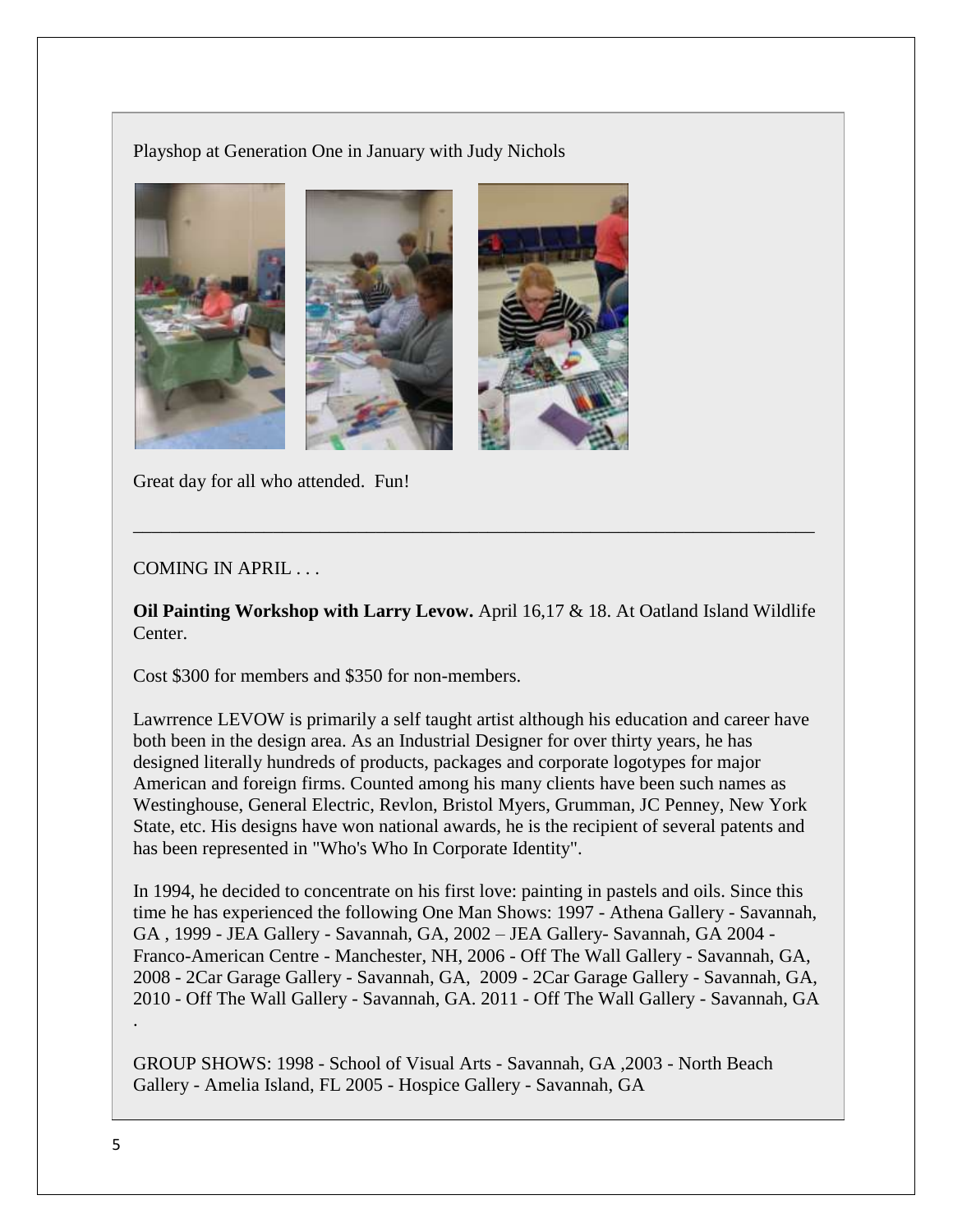## **HONORS**

1998 - Selected as one of ten Georgia artists to appear in an invitational show "A Different Drum"

2005 - Chosen as one of five Savannah artists to collect. Additionally he has been featured on the front cover of Coastal Antiques And Art - March and October 1998 as well as October 2002. He has had major articles written about his work in Coastal Antiques And Art, Savannah Morning News, Connect, and The Manchester News. In 1998 he was asked to create a series of eight paintings for the Savannah

Symphony's Women's Guild Cookbook, - "Savannah ala Carte". The book was introduced in November 1998 and met with instant success. His work is now in numerous private collections in both the United States and abroad as well as in several government and corporate collections.

Mr Levow has served as faculty advisor and taught at the Savannah College of Art and Design in Savannah, Georgia and is currently represented by Signature Gallery and Off The Wall Gallery in Savannah. He resides, teaches and paints in the historic Causton Bluff area and can be reached at (912) 238-0910 or at LLEVOW@comcast.net. His web site is www.larrylevowart.com.

\_\_\_\_\_\_\_\_\_\_\_\_\_\_\_\_\_\_\_\_\_\_\_\_\_\_\_\_\_\_\_\_\_\_\_\_\_\_\_\_\_\_\_\_\_\_\_\_\_\_\_\_\_\_\_\_\_\_\_\_\_\_

Images of Larry Levows paintings:





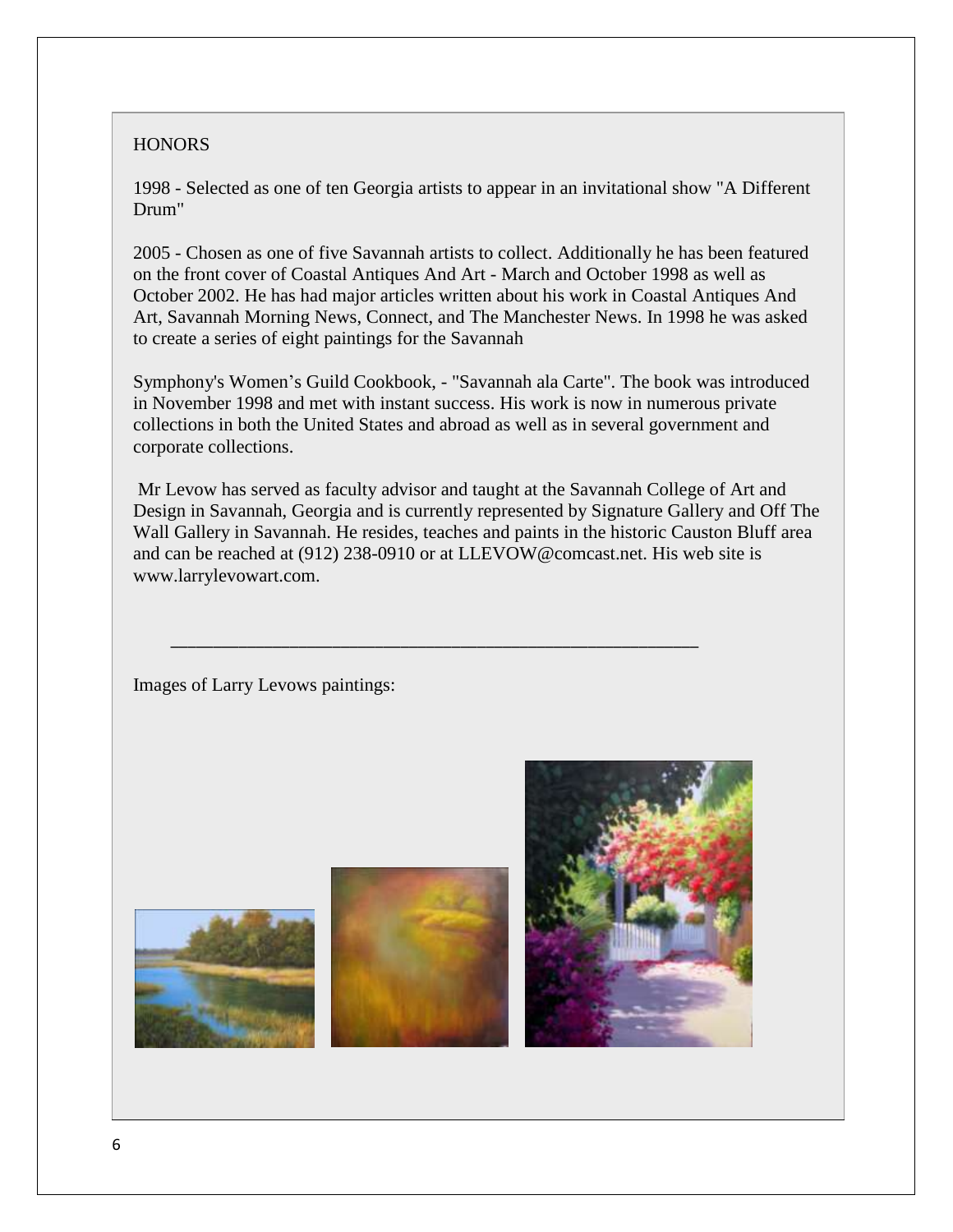### **FEATURED ARTIST**



 **Frank Barevich** 

BIOGRAPHY of Frank Barevich

# **Frank Barevich, photographer**

Frank was born in Canada and raised in the metropolitan Detroit area. He attended Eastern Michigan University and served in the US Air Force and Army. After leaving the Army, Frank settled in Richmond Hill, Georgia with his wife, Rachel.

Frank became interested in photography in the early 1980's after buying his first SLR camera, a Pentax Auto 110. He found that he had an eye for finding interesting photographs in mundane settings. For years Frank would give photographs as gifts to friends and family. They would always tell him that he needed to show these photos to the public. Finally, with the help of the Savannah Art Association, he has brought his photographs out of hiding. He will be showing his photography in the new Savannah Art Association Gallery, on Chippewa Square here in Savannah, GA. He also shows his photos in Gallery 11 – upstairs in City Market

You will sometimes find Frank or his wife Rachel on First Saturday on Savannah's River Street.

Some of Franks photos